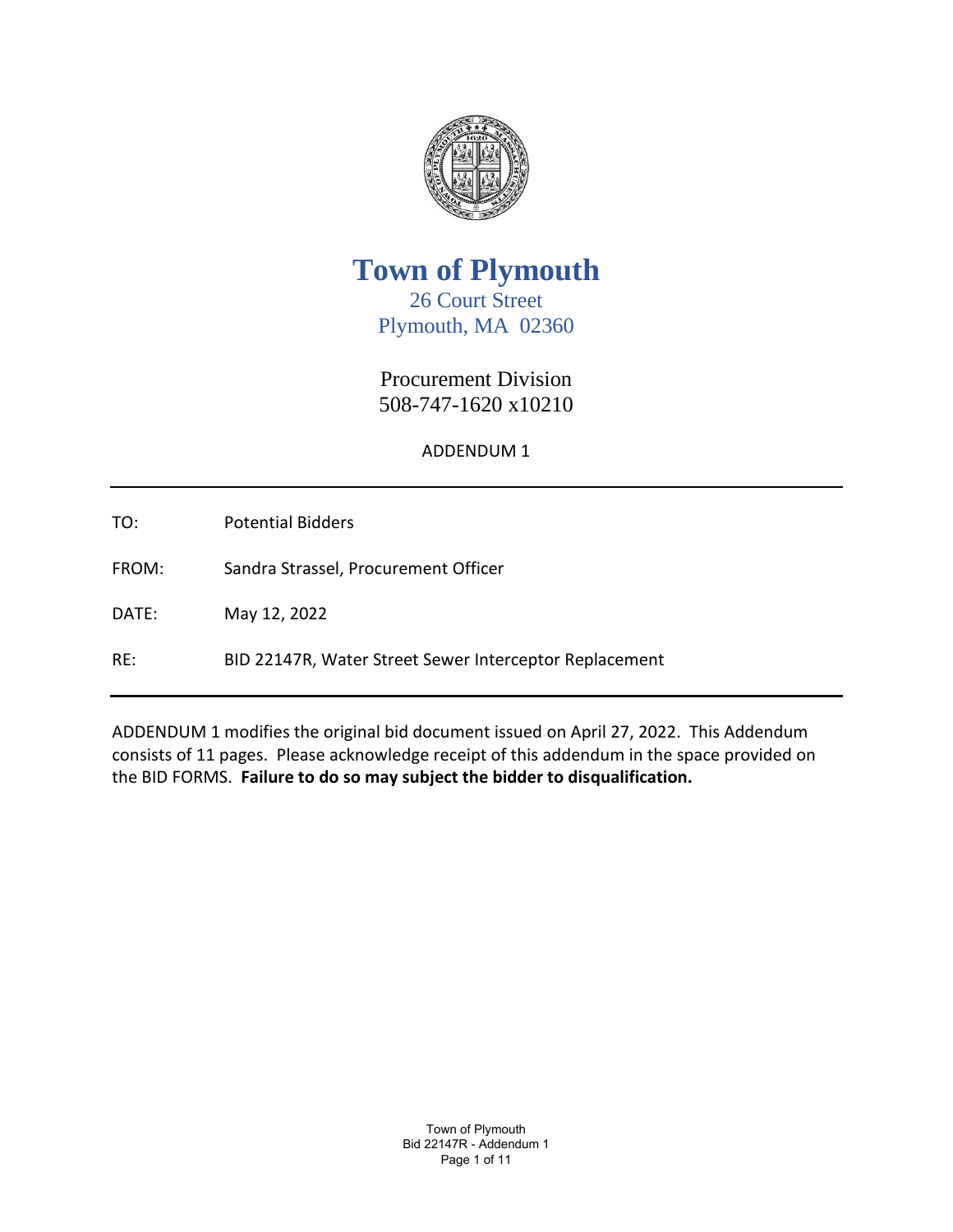### **TOWN OF PLYMOUTH, MASSACHUSETTS**

### **WATER STREET SEWER INTERCEPTOR REPLACEMENT BID NO. 22147R**

### **ADDENDUM NO. 1**

### **May 12, 2022**

### **NOTICE TO ALL BIDDERS:**

Bids for the **Water Street Sewer Interceptor Replacement Project** will be received until 10:00 AM prevailing time on Thursday June 2, 2022. Each Bid must be enclosed in a sealed envelope and addressed to Town of Plymouth, Procurement Division, 26 Court Street, Plymouth, MA 02360, no later than the date and time specified above.

The Contract Documents have been available since April 27, 2022. Bid forms and Contract Documents are available electronically by registering at t www.plymouth-ma.gov/bids-current.

The attention of all eligible bidders submitting proposals for the above referenced project is called to the following Addendum to the drawings and specifications (Contract Documents). The items set forth herein, whether of omission, addition, substitution, or clarification, are all to be included in and form a part of the proposed work.

Inclusion of this Addendum must be acknowledged by bidders by inserting its number on the appropriate line of the Bid Form. Failure to acknowledge any and all addenda in the above specified Bid Form may be cause for rejection of the bid by the Town of Plymouth, on the grounds that the bid is not responsive.

*This Addendum addresses the following:*

- *Clarifications and Revisions to the Drawings and Specifications*
- *Pre-Bid Meeting Minutes*
- *Questions from Contractors and Responses*

Town of Plymouth Bid 22147R - Addendum 1 Page 2 of 11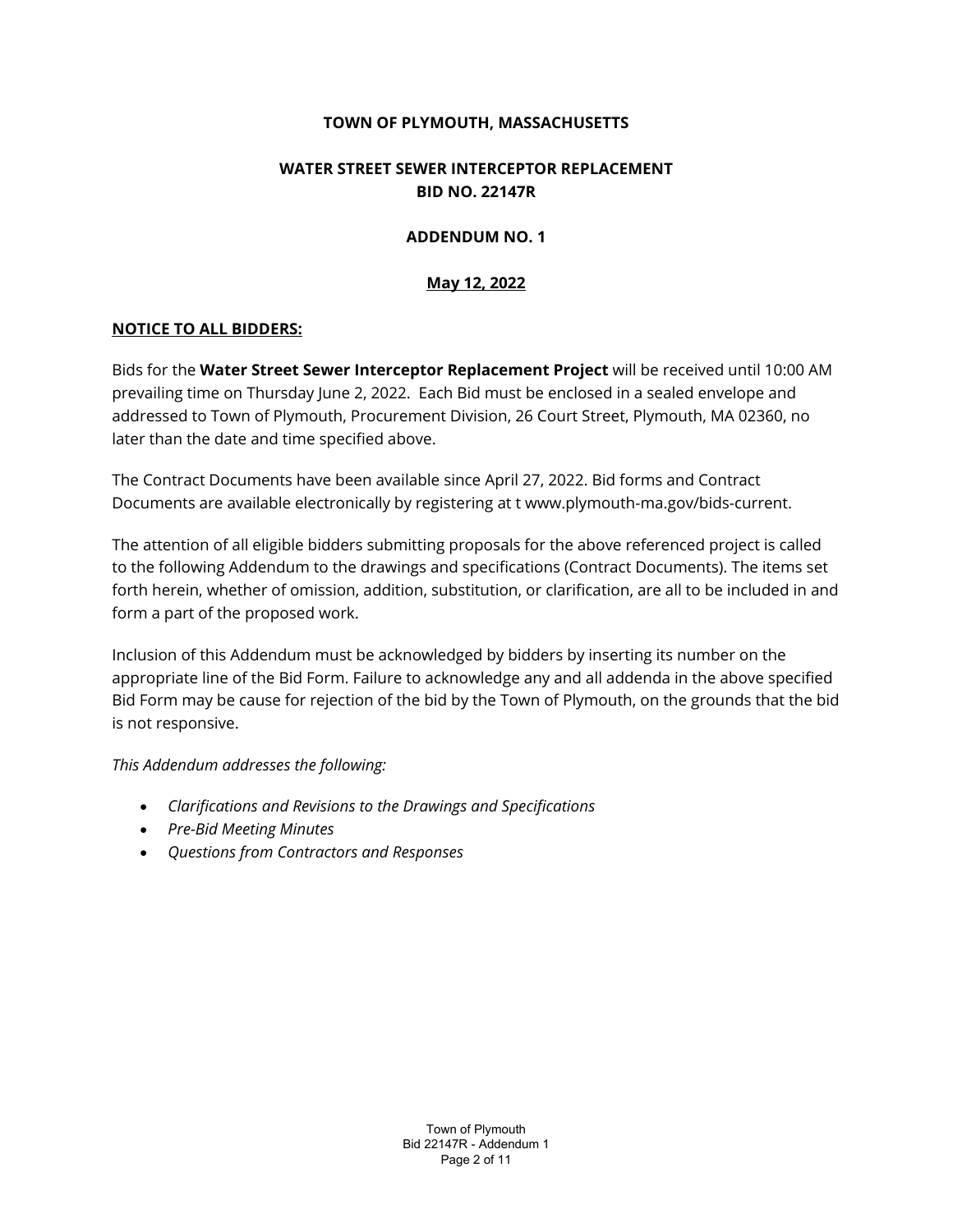### **CLARIFICATIONS AND REVISIONS:**

Make the following changes, revisions, additions, and/or deletions to the Contract Documents:

### **SPECIFICATIONS**

### **Invitation for Bids 22147R**

• Following the first paragraph on Page 3 after the sentence "The required completion date is June 30, 2023", add the following sentence:

*"Work shall begin no earlier than December 1, 2022. No work shall be performed from June 2022 through the end of November 2022."*

• Following Paragraph 8 on Page 6, add the following sentence:

*"Work shall begin no earlier than December 1, 2022. No work shall be performed from June 2022 through the end of November 2022."*

### **PRE-BID MEETING MINUTES:**

Meeting Minutes were taken for the Pre-Bid Meeting and are included in this Addendum within Attachment A.

### **QUESTIONS FROM CONTRACTORS:**

Questions received from Contractors have been addressed by the Engineer and are included in this Addendum within Attachment B.

### **ATTACHMENTS:**

Attachment A – Pre-Bid Meeting Minutes Attachment B – Questions from Contractors and Responses

### **END OF ADDENDUM NO.1**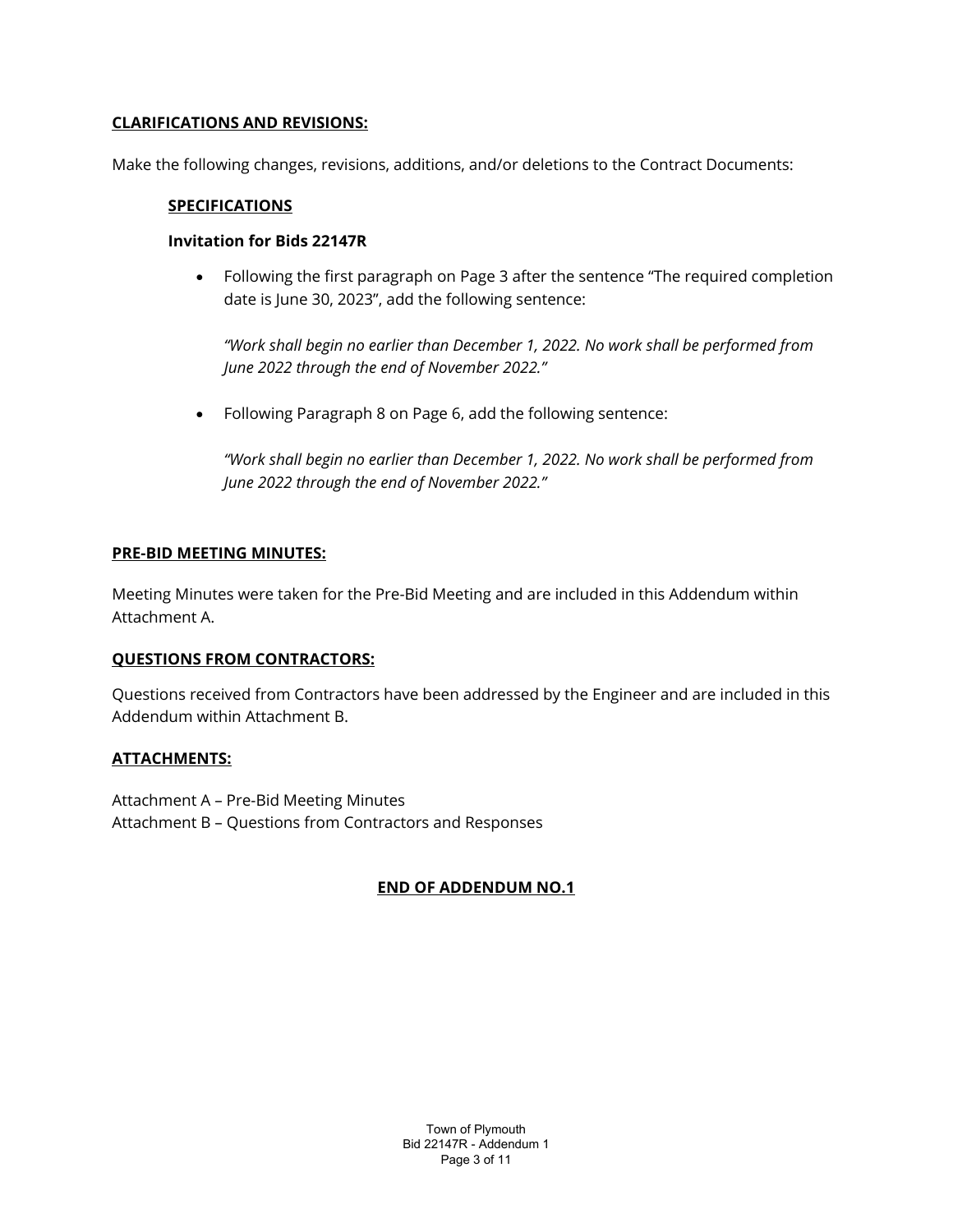## ATTACHMENT A Pre-Bid Meeting Minutes

Town of Plymouth Bid 22147R - Addendum 1 Page 4 of 11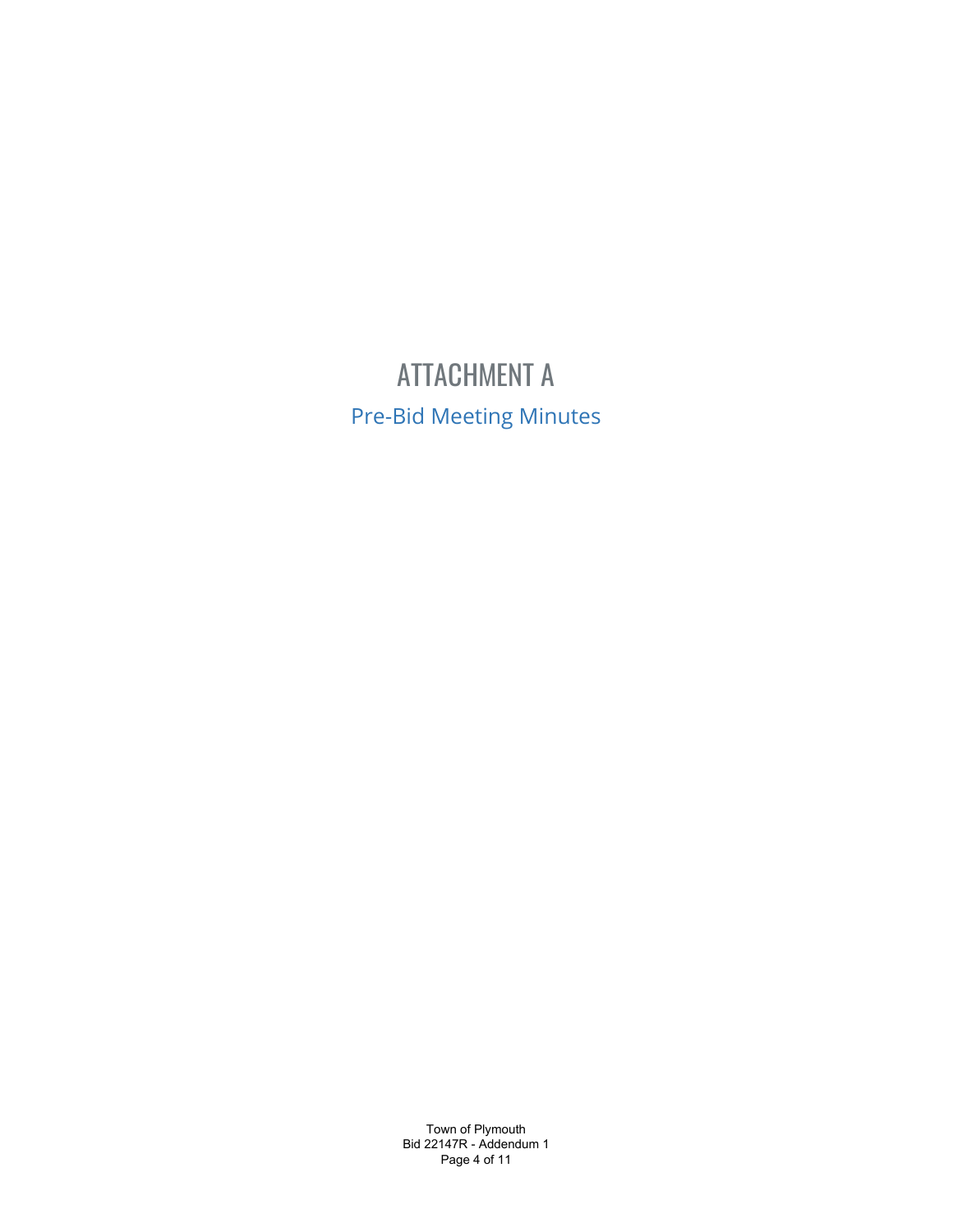# NON-MANDTORY PRE-BID MEETING MINUTES

**Date:** May 5, 2022, 11:30 AM

**Meeting Title:** Non-Mandatory Pre-Bid Meeting Water Street Sewer Interceptor Replacement Town of Plymouth, MA Bid Number 22147R

**Prepared By:** Andrew Grota, Environmental Partners

Attendees: Refer to attached Sign-In Sheet

*A non-mandatory pre-bid meeting was held at the Plymouth Town Hall, 26 Court Street, Plymouth, MA at the date and time listed above. A project sign-in sheet is attached to this meeting summary. After introductions were made, Andrew Grota began the meeting.*

### **Introduction:**

- Town Project Team
- Environmental Partners Project Team

*Andrew Grota stated that the Town of Plymouth is the project owner and Environmental Partners (EP) is the Town's consultant and designer of record.* 

### **General Scope of Work:**

- Project Description
- Project Schedule
- Bid Date: Thursday, June 2, 2022 at 10:00 AM
- Notice to Proceed
- Construction Sequencing
	- $\circ$  Submittals and material procurement- Following Notice of Award & NTP
	- o Work to occur between 12/1/22 and 6/30/23
- Work Hours Monday through Friday, 7:00 AM 5:00 PM

*Andrew Grota provided a brief overview of the project description, schedule, and general project requirements. Andrew Grota noted that work shall not begin until December 2022 and shall be completed by the end of June 2023.* 

> Town of Plymouth Bid 22147R - Addendum 1 Page 5 of 11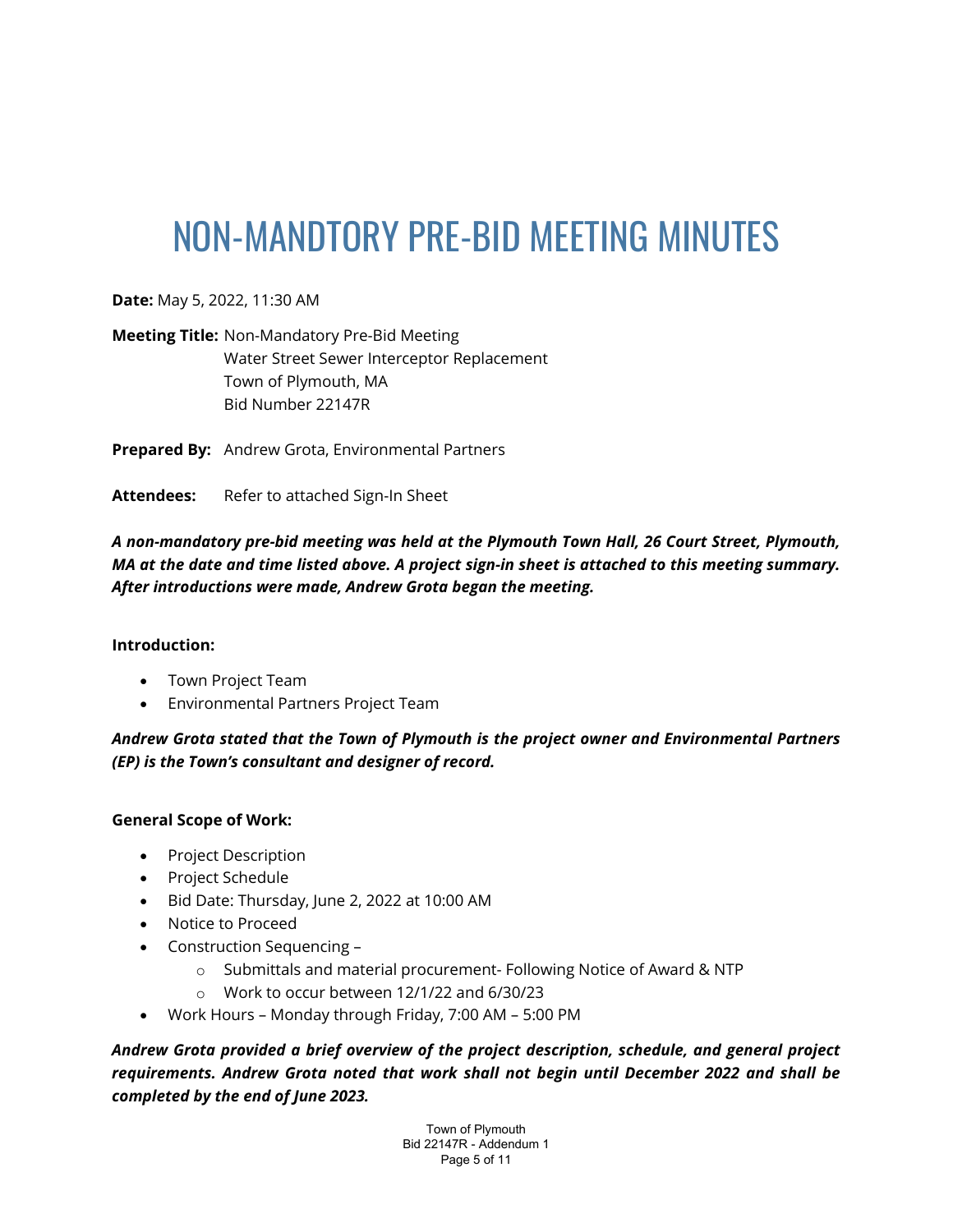### **Regulatory:**

- Plymouth Conservation Commission Order of Conditions
- Minor Project Modification Approval for Chapter 91 License

*Andrew Grota noted that the project is subject to an Order of Conditions from the Plymouth Conservation Commission and a Minor Project Modification Approval for a Chapter 91 License. Copies of these approvals are included in the Bid Specifications. Bidders are required to thoroughly read through these approvals and shall adhere to all regulatory requirements.* 

### **Water Street Sewer Interceptor Replacement Project:**

- 30" SDR26 PVC Gravity Sewer Interceptor, Services, and Appurtenances
- Connections to Existing 24"/12"/8" Gravity Sewer Interceptors and Mains
- Cleaning and CCTV Inspection of Existing 30" RCP Gravity Sewer Interceptor
- Gravity Sewer Bypass Requirements
- Surface Restoration (Curbing, Sidewalks, Paving, etc.)
- Traffic Management and Controls
- Environmental Protection
- Dewatering and Discharge
- Geotechnical Instrumentation and Monitoring

*Andrew Grota provided an overview of the project and the scope of work. Bidders are encouraged to read through the Summary of Work section for a more detailed description of the project's scope of work.* 

### **Other Miscellaneous Items:**

- Staging/Laydown Area and Material Storage
- Survey Information/Benchmarks
- Boring and Subsurface Information See Plans and Specifications
- Police Details and Coordination
- Asbestos Cement Management and Disposal

*Andrew Grota stated that bidders shall be responsible for securing a staging/laydown area as part of their bid. No material storage shall be allowed on-site. Boring and subsurface information can be found in the plans and specifications within Appendix C. The Contractor is responsible for coordination with the Town of Plymouth Police Department as necessary for adherence to traffic management control plans.*

**Questions:** All pre-bid questions concerning the contract documents and the work contained therein must be submitted in writing to, and received by, Ziad F. Kary, P.E., via email at zfk@envpartners.com before Thursday, May 19, 2022.

> Town of Plymouth Bid 22147R - Addendum 1 Page 6 of 11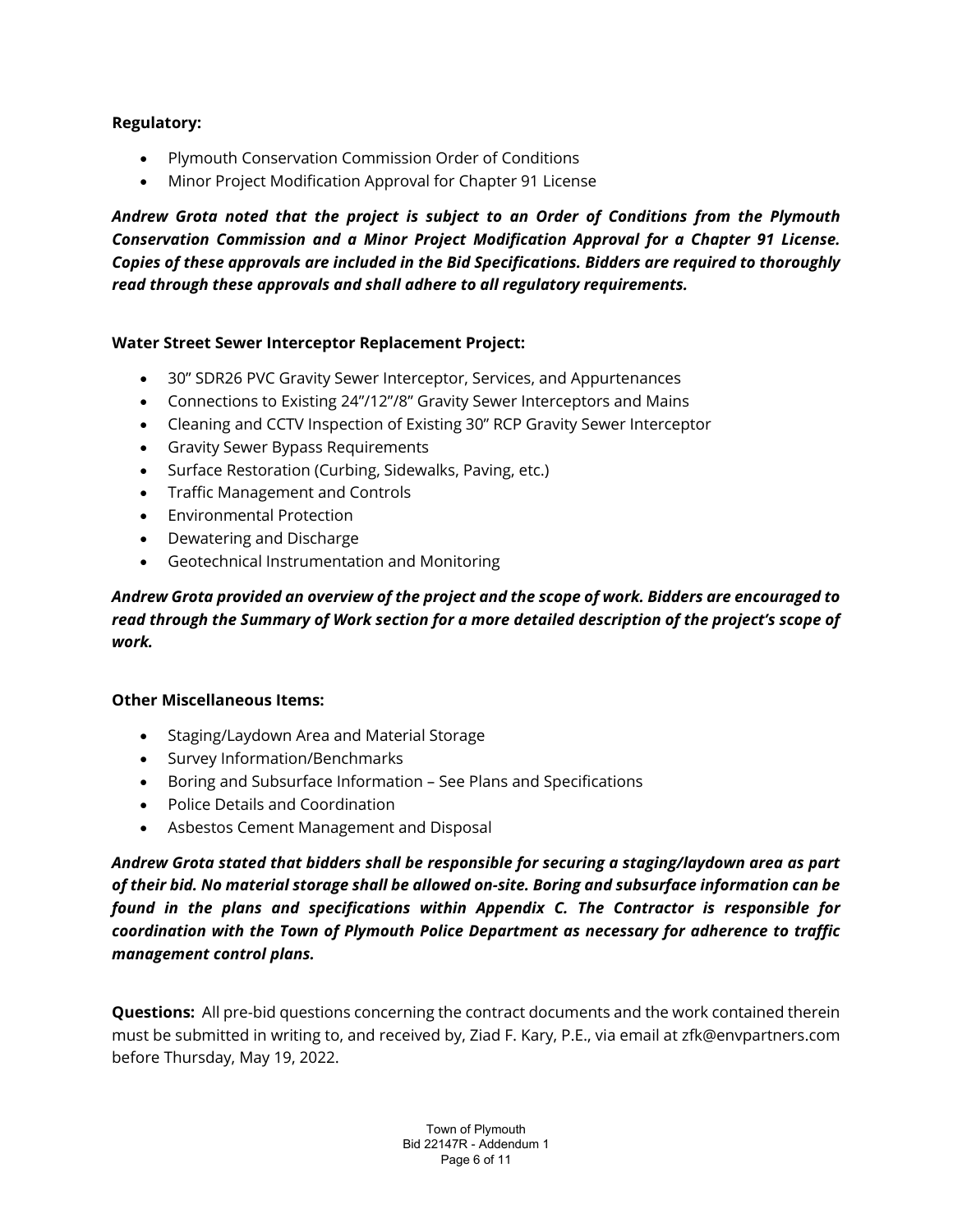*Andrew Grota stated Addendum No. 1 will include today's meeting summary, a copy of the sign-in sheet, and answers to any questions received to date. All questions shall be submitted in writing to Ziad Kary [\(zfk@envpartners.com\)](mailto:zfk@envpartners.com). All questions shall be submitted electronically no later than end of day on Thursday, May 19, 2022.* 

*Questions asked following the meeting are provided below for reference:*

- *Previous Bid A question was asked about the original bidding of this project and why the project was not previously awarded. EP clarified that the project was bid in late 2021/early 2022 but was not awarded due to funding constraints. EP noted the revised April 2022 bid documents have eliminated the bid alternate work (micro tunneling) from the project scope of work and only propose one primary method of interceptor installation (open cut excavation).*
- *Staging/Laydown Area A question was asked about providing a staging/laydown area for construction activities. The Town does not have a dedicated staging/laydown area for General Contractors to store equipment/materials near the project site. Therefore, bidders shall be responsible for carrying a cost associated with obtaining a staging/laydown area as part of their bid.*
- *Access to Existing Interceptor A question was asked about access to the existing interceptor inside Plymouth Harbor. EP noted that the work involves CCTV/cleaning of the existing interceptor prior to cut, capping, and abandoning the existing interceptor in place. Bidders shall be responsible for coordinating work activities during low tidal events and shall carry a cost for facilitating access to the existing interceptor.*
- *Removal of Existing Sewer on Water Street A question was asked about whether the scope of work included removal of the existing sewer main on Water Street within the limits of the new interceptor. EP clarified that the removal and disposal of this sewer main is included as part of the scope of work.*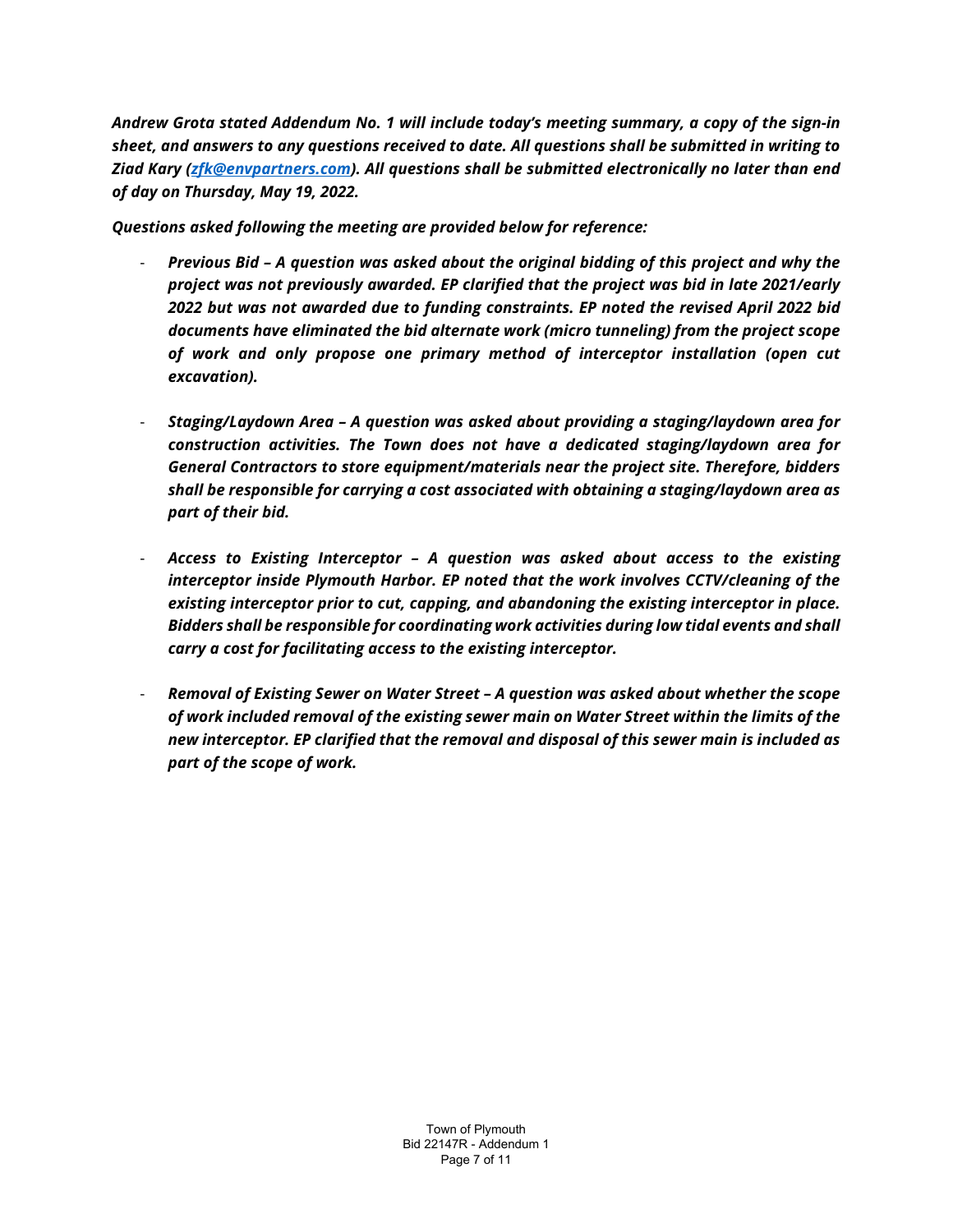### BID 22147R, Water Street Sewer Interceptor Replacement<br>PRE-BID MEETING ATTENDANCE THURSDAY, May 5, 2022, AT 11:30 AM- Townhall, Great Hall

### PLEASE PRINT LEGIBLY

| Attendees Name:        | Joseph Godino                    |
|------------------------|----------------------------------|
| Company Name:          | Routio Comp<br>$\tau$ oh $\sim$  |
| <b>Street Address:</b> | 20 Lank Industrial               |
| City/ Town/Zip:        | SMITTERS AT OL818                |
| Phone:<br>$40 -$       | $949 - 5565$                     |
| Email:                 | joseph godino@ichapocitiocorp.co |
|                        |                                  |

| Attendees Name:                                     |                    |
|-----------------------------------------------------|--------------------|
| Company Name:                                       |                    |
| Street Address:                                     |                    |
| City/Town/Zip:                                      |                    |
| Phone:                                              |                    |
| Email:<br>-------------------<br>AAAAA4444400AAAAAA | ------------------ |

| Attendees Name:        |                                       |
|------------------------|---------------------------------------|
| Company Name:          |                                       |
| <b>Street Address:</b> |                                       |
| City/Town/Zip:         |                                       |
| Phone:                 |                                       |
| Email:                 | _________________<br>---------------- |

| Attendees Name:        |  |
|------------------------|--|
| Company Name:          |  |
| <b>Street Address:</b> |  |
| City/Town/Zip:         |  |
| Phone:                 |  |
| Email:                 |  |

| Attendees Name:        |  |
|------------------------|--|
| Company Name:          |  |
| <b>Street Address:</b> |  |
| City/Town/Zip:         |  |
| Phone:                 |  |
| Email:                 |  |

| Attendees Name:        |  |
|------------------------|--|
| Company Name:          |  |
| <b>Street Address:</b> |  |
| City/Town/Zip:         |  |
| Phone:                 |  |
| Email:                 |  |

| Attendees Name:                   |  |
|-----------------------------------|--|
| Company Name:                     |  |
| Street Address:                   |  |
| City/Town/Zip:                    |  |
| Phone:                            |  |
| Email:<br>----------------------- |  |

| Attendees Name:                                 |  |
|-------------------------------------------------|--|
| Company Name:                                   |  |
| <b>Street Address:</b>                          |  |
| City/Town/Zip:                                  |  |
| Phone:                                          |  |
| : Town of Plymouth:<br>1: Bid 22147R - Addendum |  |
|                                                 |  |
| Page 8 of 11                                    |  |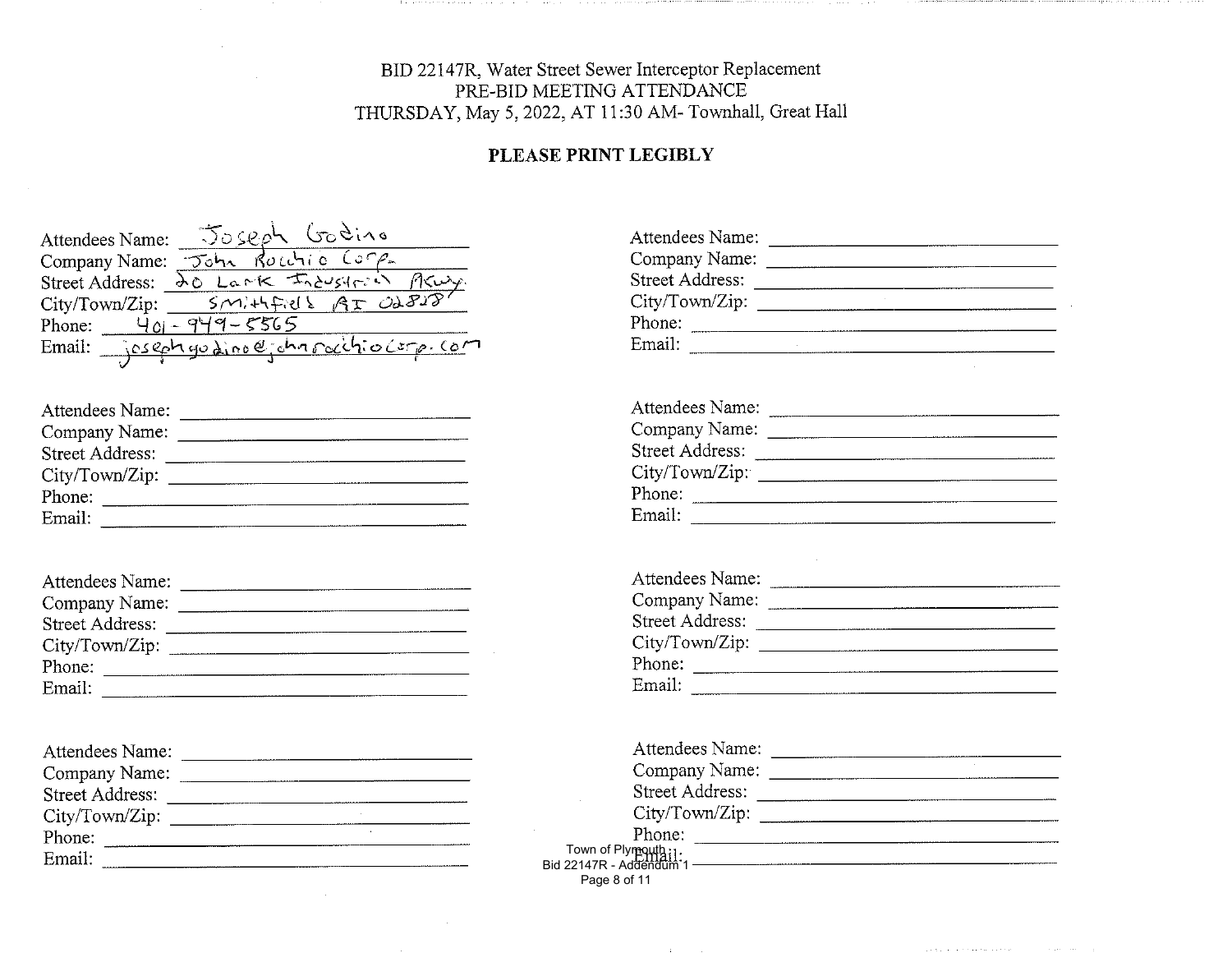### ATTACHMENT B

Questions from Contractors and Responses

Town of Plymouth Bid 22147R - Addendum 1 Page 9 of 11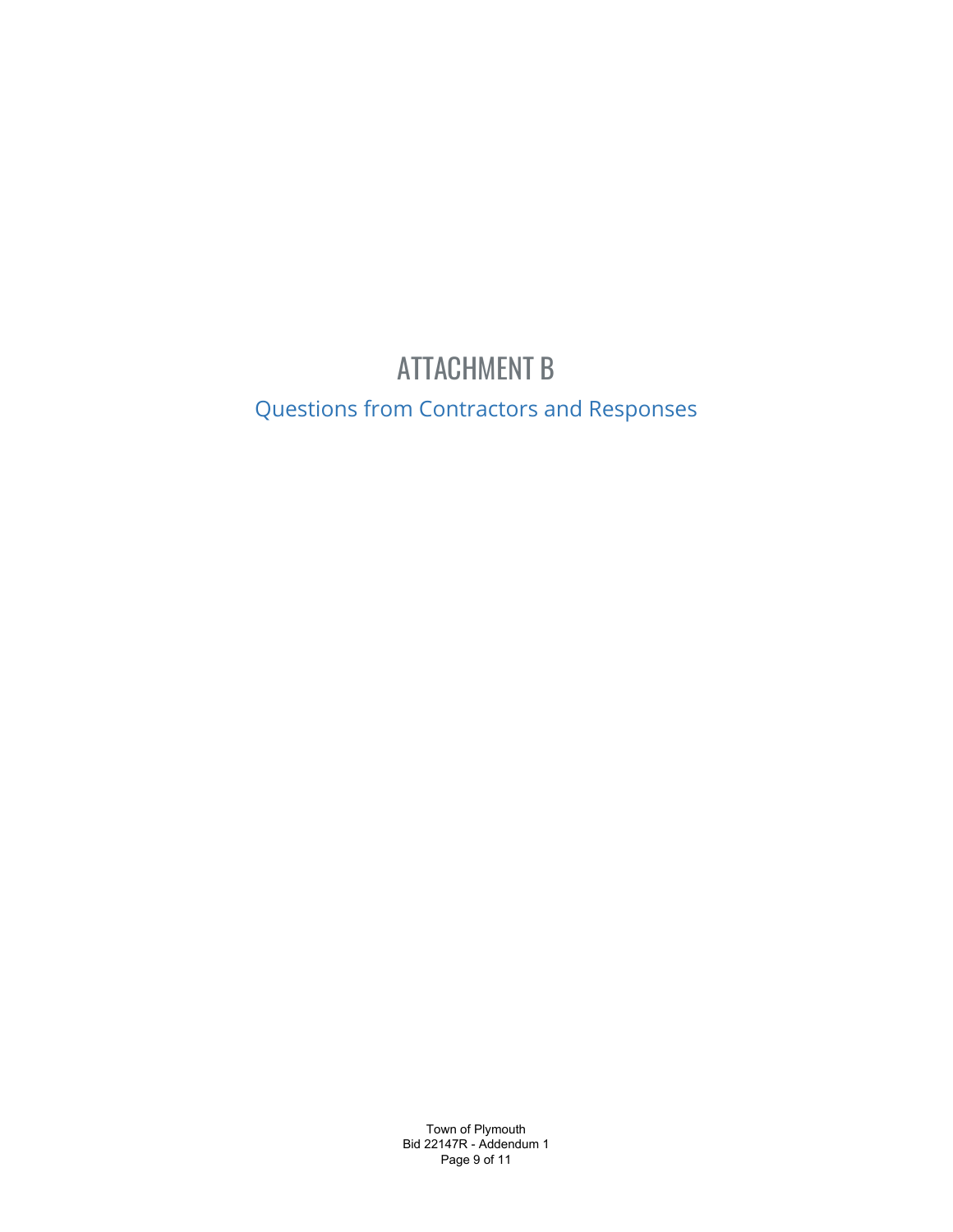# QUESTIONS FROM CONTRACTORS AND RESPONSES

**Date:** May 12, 2022

| <b>Project</b> | Water Street Sewer Interceptor Replacement |
|----------------|--------------------------------------------|
| Location       | Town of Plymouth, MA                       |
| Subject        | Questions from Contractors and Responses   |

An outline and summary of the questions submitted to the Town regarding the Water Street Sewer Interceptor Replacement project is presented below.

### John Rocchio Corporation

| <b>Question:</b> | The PVC Chimney Detail on Sheet CD-1 indicates a Ductile Iron Tee is required at the<br>connection to the main. The Typical Sewer Lateral Connection detail on Sheet CD-1 indicates<br>a connection at the main with a TEE-WYE of unspecified material. What is the required fitting<br>and material for connection of services at the sewer main?                      |
|------------------|-------------------------------------------------------------------------------------------------------------------------------------------------------------------------------------------------------------------------------------------------------------------------------------------------------------------------------------------------------------------------|
| Answer:          | The tee-wye fitting shown on the PVC Chimney Detail on Sheet CD-1 shall be a<br>401 epoxy lined ductile iron tee-wye fitting.                                                                                                                                                                                                                                           |
| <b>Question:</b> | For continuity of bids, can the engineer quantify the expected volume of existing fill material<br>that will need to be disposed and replaced with gravel in the trench backfill? This would be<br>the amount additional to the surplus material caused by bedding and gravel sub-base<br>import.                                                                       |
| <b>Answer:</b>   | The expected volume of existing fill material to be disposed and replaced with<br>gravel cannot be estimated. Bidders shall refer to the Boring Logs and Soil Test<br>Results in Appendix C for additional subsurface information.                                                                                                                                      |
| <b>Question:</b> | The Temporary Trench Restoration detail on sheet CD-3 indicates 17" of gravel and a 2" cold<br>patch layer. The item description of 15a: 12" Processed Geavel Subbase on spec sheet<br>01024-10 indicates to install 19" of gravel as temporary backfill and there is no mention of<br>the 2" cold patch. Which method will be required for the temporary trench patch? |
| <b>Answer:</b>   | 2 inches of cold patch shall be used for temporary trench restoration.                                                                                                                                                                                                                                                                                                  |
| <b>Question:</b> | Regarding the cut and cap of the existing 30" RCP at the Town Warf manhole, will it be<br>acceptable to provide a masonry plug of the pipe from within the existing manhole in lieu<br>of an open cut? This manhole is in an area that is outside of the designated traffic control<br>areas and assumed restoration areas.                                             |
| <b>Answer:</b>   | Brick with cement shall be used to plug the existing 30" RCP interceptor. Refer                                                                                                                                                                                                                                                                                         |
|                  | to Plug for Abandoning Sanitary Sewer on Sheet CD-2 for additional information.                                                                                                                                                                                                                                                                                         |
|                  | Town of Plymouth                                                                                                                                                                                                                                                                                                                                                        |

Bid 22147R - Addendum 1 Page 10 of 11